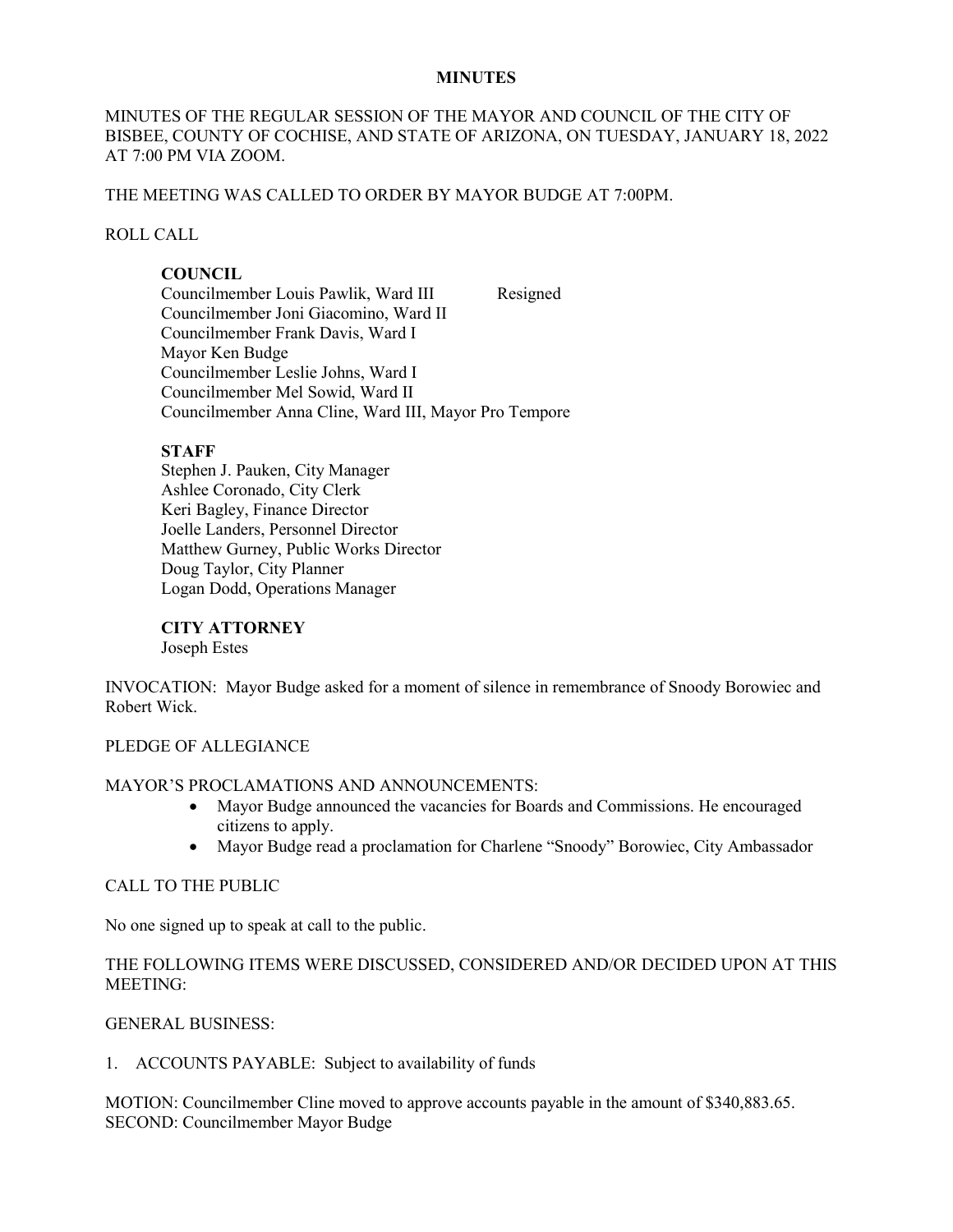Council asked questions about accounts payable and staff responded to each question.

ROLL CALL VOTE AYES: Councilmember Giacomino, Davis, Johns, Sowid, Cline and Mayor Budge. NAYS: 0 MOTION PASSED: AYES- 6 NAYS-0

- 2. Approval of the Consent Agenda
	- A. Approval of the Minutes of the Regular Session of Mayor and Council held on January 4, 2022.

Ashlee Coronado, City Clerk

B. Approval of the Appointment of Nina Williams to the Public Safety Personnel Retirement Board.

Ashlee Coronado, City Clerk

- C. Approval of the Reappointment of Juanetta Hill to the Bisbee Arts Commission. Ashlee Coronado, City Clerk
- D. Approval of the Reappointment of Karen Schumacher to the Bisbee Arts Commission. Ashlee Coronado, City Clerk
- E. Approval of the Reappointment of Sharon Stetter to the Bisbee Arts Commission. Ashlee Coronado, City Clerk
- F. Approval of the Reappointment of Jennifer Graeme to the Civil Service Commission. Ashlee Coronado, City Clerk
- G. Approval of the Reappointment of Ben Lepley to the Design Review Board. Ashlee Coronado, City Clerk
- H. Approval of the Reappointment of Linda Hallsted to the Evergreen Cemetery Committee. Ashlee Coronado, City Clerk
- I. Approval of the Reappointment of Cinda Combs to the Library Advisory Board with a Waiver for Length of Service. Ashlee Coronado, City Clerk
- J. Approval of the Reappointment of Kay Lynn Cummins to the Parks & Recreation Committee with a Waiver for Length of Service. Ashlee Coronado, City Clerk
- K. Approval of the Reappointment of Sara Curtis to the Parks & Recreation Committee. Ashlee Coronado, City Clerk
- L. Approval of the Reappointment of Craig Emanuel to the Police & Fire Advisory Committee as a Ward I Representative. Ashlee Coronado, City Clerk

MOTION: Councilmember Cline moved to approve Consent Agenda Items A through L. SECOND: Councilmember Giacomino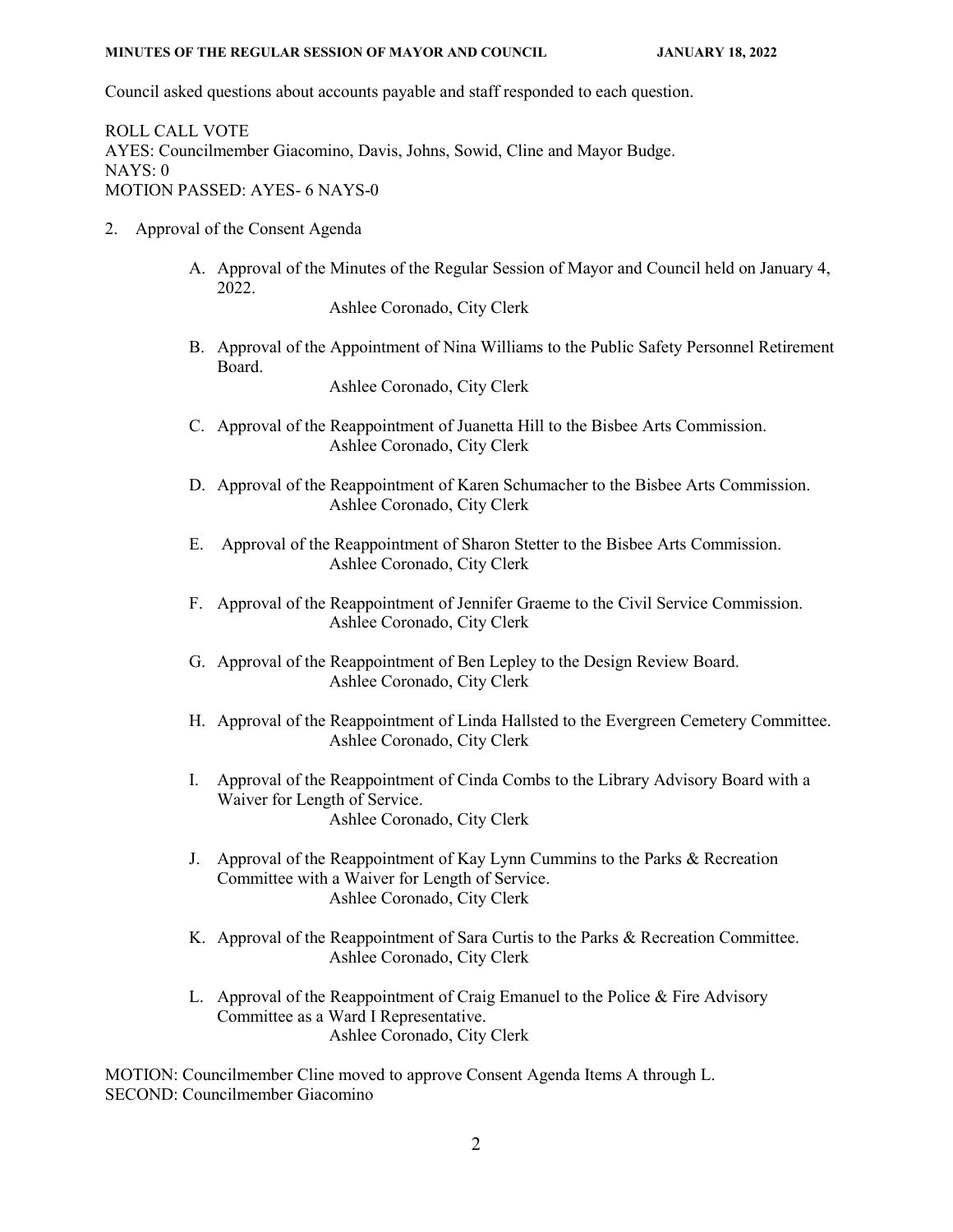ROLL CALL VOTE AYES: Councilmember Giacomino, Davis, Johns, Sowid, Cline and Mayor Budge. NAYS: 0 MOTION PASSED: AYES- 6 NAYS-0

#### **OLD BUSINESS**

3. Discussion and Possible Approval of Ordinance O-21-20; Authorizing the Transfer of Real Property from the City of Bisbee to Ken and Mary Alice Budge. Joe Estes, City Attorney

Mayor Budge recused himself from this item.

Mr. Estes explained this was the second reading of this Ordinance authorizing the recording of a Quit Claim Deed. Approval of this Ordinance would transfer any interest the City had in this property over to Mr. and Mrs. Budge, the city claims no interest. This would finalize the settlement agreement.

MOTION: Councilmember Davis moved to approve Ordinance O-21-20; Authorizing the Transfer of real property from the City of Bisbee to Ken and Mary Alice Budge. SECOND: Councilmember Sowid

ROLL CALL VOTE AYES: Councilmember Giacomino, Davis, Johns, Sowid and Cline. NAYS: 0 MOTION PASSED: AYES- 5 NAYS-0

4. Discussion and Possible Approval of Ordinance O-22-01; Authorizing the Exchange and Transfer of Real Property with Bisbee Vogue, Inc. Located near 201 Tombstone Canyon Street, Bisbee, Arizona 85603.

Joseph Estes, City Attorney

Mayor Budge explained this was a simple land swap between the City of Bisbee and Bisbee Vogue, Inc. in order to place the electric vehicle chargers.

MOTION: Mayor Budge moved to approve Ordinance O-22-01; Authorizing the Exchange and Transfer of Real Property with Bisbee Vogue, Inc. Located near 201 Tombstone Canyon Street, Bisbee, Arizona 85603. SECOND: Councilmember Davis

ROLL CALL VOTE AYES: Councilmember Giacomino, Davis, Johns, Sowid, Cline and Mayor Budge. NAYS: 0 MOTION PASSED: AYES- 6 NAYS-0

#### **NEW BUSINESS**

5. Presentation of the City of Bisbee's Annual Audit Report for the Year ended June 30, 2021 by Steven Palmer, CPA, Hinton Burdick.

Keri Bagley, Finance Director

Ms. Bagley introduced Steven Palmer from Hinton Burdick who would be giving tonight's presentation on the fiscal 2021 audit.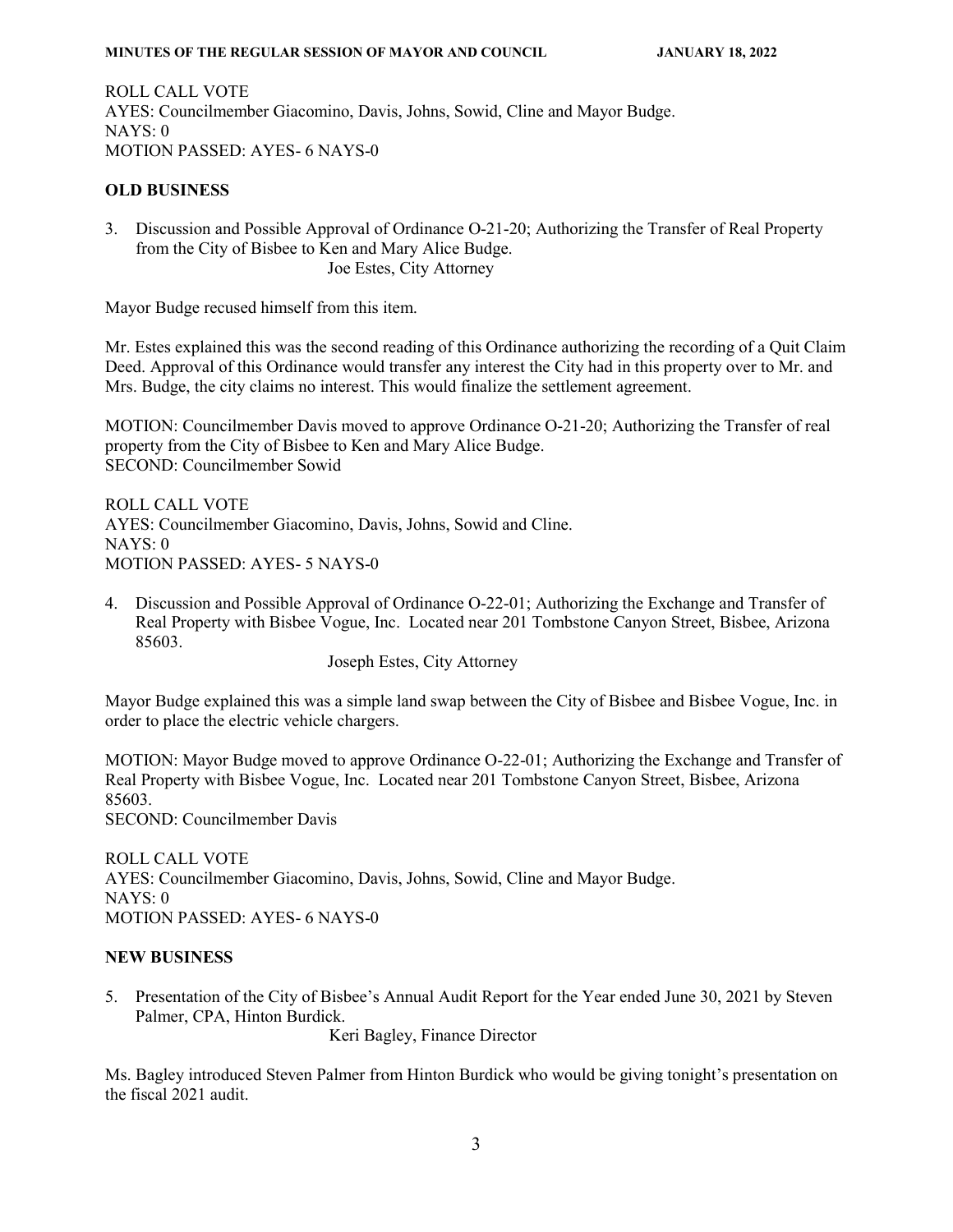Mr. Palmer presented on the audit (attached exhibit A). He noted there were no material weaknesses or deficiencies. He thanked the City for allowing them to complete the audit. He also thanked Ms. Bagley and staff for all their help.

Mr. Pauken said this was one of the cleanest audits he had seen working with the City. He thanked Keri and her staff for their hard work.

6. Hearing and possible action on Jeff Harris Bid Protest. Ken Budge, Mayor

Mayor Budge explained this dated back from three years ago and had made its way all the way up through the Court of Appeals. We have been given direction from the Courts to hear the appeal. He said that he would allow 10 minutes to each side or their representatives.

Council moved on to item number 7, while the technical difficulties were worked out.

Council came back to this item. Mayor Budge turned the time over to Mr. Harris.

Mr. Harris raised a concern to presenting this to an even number Council. He said that he could not participate because the deck was stacked against him, and requested a continuance until there was an odd number on Council.

Mayor Budge said this was an even playing field and he needed to proceed with his presentation. We would be moving forward.

Mr. Estes explained there was nothing in the Code that states there needed to be an odd number of Council present for a bid protest. It had to be a council meeting with the majority of Council present. This would not be continued.

Mr. Harris said he raised an objection to the fact that there was an even number of Council present and that he was denied a continuance. Mr. Harris clarified the protest was against the manner in which the contract was procured and challenged the legalities. He claimed the City violated a number of state statutes and City codes during procurement as a result of the unlawful procurement the contract was there for void. He requested the City Manager respond to the issues listed in his written brief to council. He then reserved the remaining time for a response.

Mayor Budge moved on to the City's presentation on their side.

Mr. Pauken said he was going to yield his time to the City Attorney as he was not present for much of this litigation.

Mr. Harris objected to the City Attorney presenting on behalf of the City.

Mr. Estes explained the City Code provided for reasonable opportunity for the protestor to be heard. He pointed out that Mr. Harris was not an interested party as contemplated in the City Code. Mr. Harris was not a participant in the bid or procurement and therefore cannot protest as a tax payer. This was not how the City Code was written nor how case law has been interpreted. In order to file a bid protest a party has to be an interested party. Mr. Harris was more than welcome to express his dislike during call to the public or during the public hearing before approval of the contract. Mr. Estes went on to discuss that there was no applicable statute or City Code that provided for this protest. This was a valid and binding contract. He reserved the rest of his time for his rebuttal.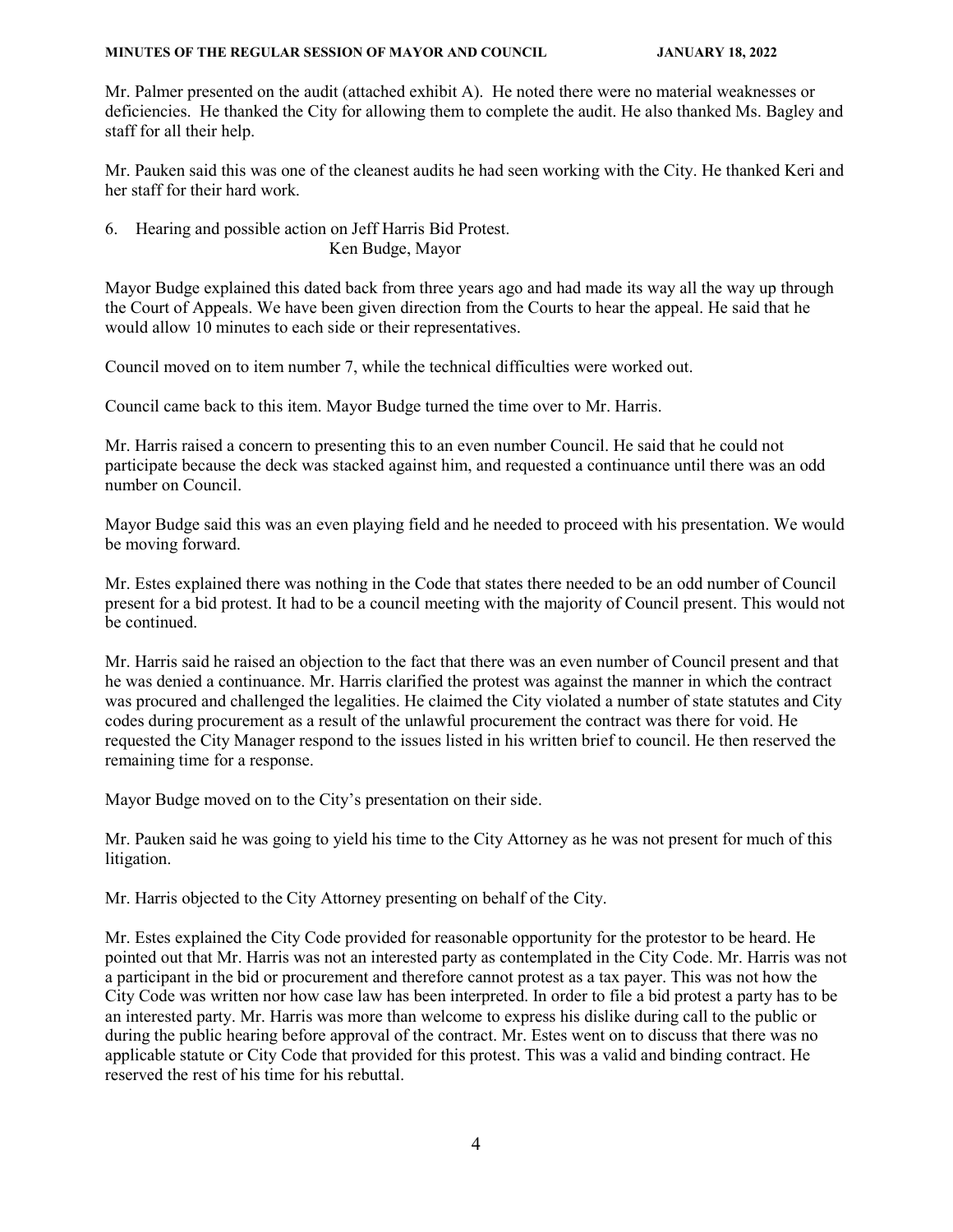Mr. Harris objected to the fact that the City had time after him because that was not proper procedure in Arizona. He also objected to the fact that the City Attorney was presenting on behalf of the City this was improper. He said there would be a bar complaint. He said it was easy enough to claim that he had no standing. He said a taxpayer had the right to protest. He said there was no professional engineer on the selection committee. He asked the Council to look at his documents. He felt he was being ambushed and wanted to reserve his time for a final say.

Mayor Budge said this was his final opportunity.

Mr. Harris objected again.

Mr. Estes said Mr. Harris would not be happy with any outcome other than throwing out this contract. He has even gone as far as threatened a bar complaint. The City has provided no new arguments. This was a contract for the operation and management of a wastewater treatment facility not a construction contract.

Mr. Pauken requested the Council reject the protest.

Mayor Budge closed the hearing. He reminded the Council that the City Code says that decision by the City Council was the final administrative action.

He asked if there were any comments, questions or concerns.

Councilmember Sowid said this was a valid contract, was it a bad one, yes, but it was legal.

MOTION: Councilmember Davis moved to reject the bid protest. SECOND: Councilmember Sowid

ROLL CALL VOTE AYES: Councilmember Giacomino, Davis, Johns, Sowid, Cline and Mayor Budge. NAYS: 0 MOTION PASSED: AYES- 6 NAYS-0

7. Discussion and Possible Approval of a Public Auction for the Transfer of Certain City Property Located at 8 Douglas Road, APN 103-72-051A, and the Establishment of a Minimum Bid Price. Doug Taylor, City Planner

Mr. Taylor explained this was requested by Mr. Mike Ablin. This was a parcel located at 8 Douglas Road. The land was considered as no longer of use for the City of Bisbee. A minimum bid price of \$30,000 was established and he agreed with that.

Mr. Pauken said this building had been plagued with bees and vandalism and this had no value to the City. It would be of better value to auction it and have someone restore it for use.

Councilmember Cline said that she would not say that this building wasn't of use to the City. It could help out with the need for future spaces. It could be used in the future as a columbarium for cremains or as additional plots. There was use for this property in the City.

Councilmember Davis said that we were needing funds for a new City Hall. We had not done anything with this building and we might be better off selling it.

Councilmember Johns wanted to know what the costs would be to use the location and raise the building. She wanted to see numbers before making a decision.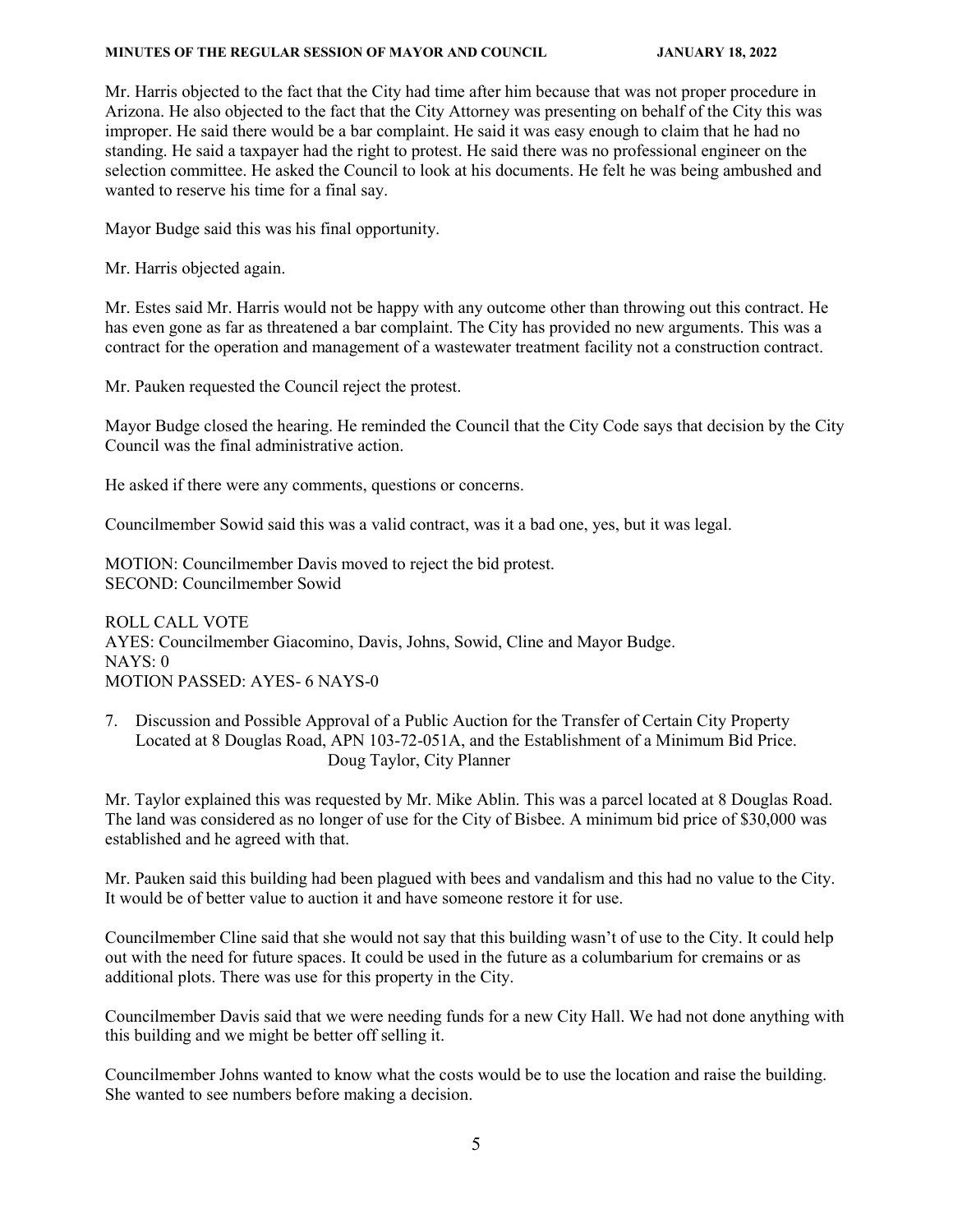Mr. Pauken said that we needed to do a more comprehensive look into the Cemetery to see what we had available.

This item will be on hold for now until there was further information brought to Council.

8. Discussion and possible direction on the petition received from Sue Ray-Blakley on the resident living at 16 Yuma Trail requesting that the property be cleaned and monitored. Ken Budge, Mayor

Mayor Budge asked if the Ward II members wanted to speak on this item because it was in their ward.

Councilmember Giacomino asked if this has been forwarded to Mr. Ward and if he would be the one to follow up on this matter.

Mr. Pauken responded yes he was aware of the conditions on the property. Mr. Ward would be one that follows up along with the Fire Marshal and whoever Mr. Ward thinks needs to inspect the property.

Councilmember Sowid said he was also aware of this situation. He was glad that someone brought this up and it needed to be set in motion.

MOTION: Councilmember Giacomino moved to direct staff to evaluate and follow up with any needed rectification of property. SECOND: Councilmember Sowid

ROLL CALL VOTE AYES: Councilmember Giacomino, Davis, Johns, Sowid, Cline and Mayor Budge. NAYS: 0 MOTION PASSED: AYES- 6 NAYS-0

9. Discussion and Possible Approval of Amendment No. 3 to the Jacobs Agreement for Operations Maintenance and Management Services for the City of Bisbee San Jose Wastewater Treatment Plant. Matthew Gurney, Public Works Director

Mr. Gurney explained this was the Amendment No. 3 to the Jacobs Contract. The main difference on this amendment was the timeframe. The old amendments went between the months of January through December this amendment was for 18 months and would now follow the fiscal year. This would lineup with our budget cycle. At this end of this amendment we would have an additional 6 months left in the 5-year agreement.

Mayor, Council and staff discussed the reason for the amendments on the 5-year contract.

MOTION: Councilmember Davis moved to approve Amendment No. 3 to the Jacobs Agreement for Operations Maintenance and Management Services for the City of Bisbee San Jose Wastewater Treatment Plant. SECOND: Councilmember Sowid

ROLL CALL VOTE AYES: Councilmember Giacomino, Davis, Johns, Sowid, Cline and Mayor Budge. NAYS: 0 MOTION PASSED: AYES- 6 NAYS-0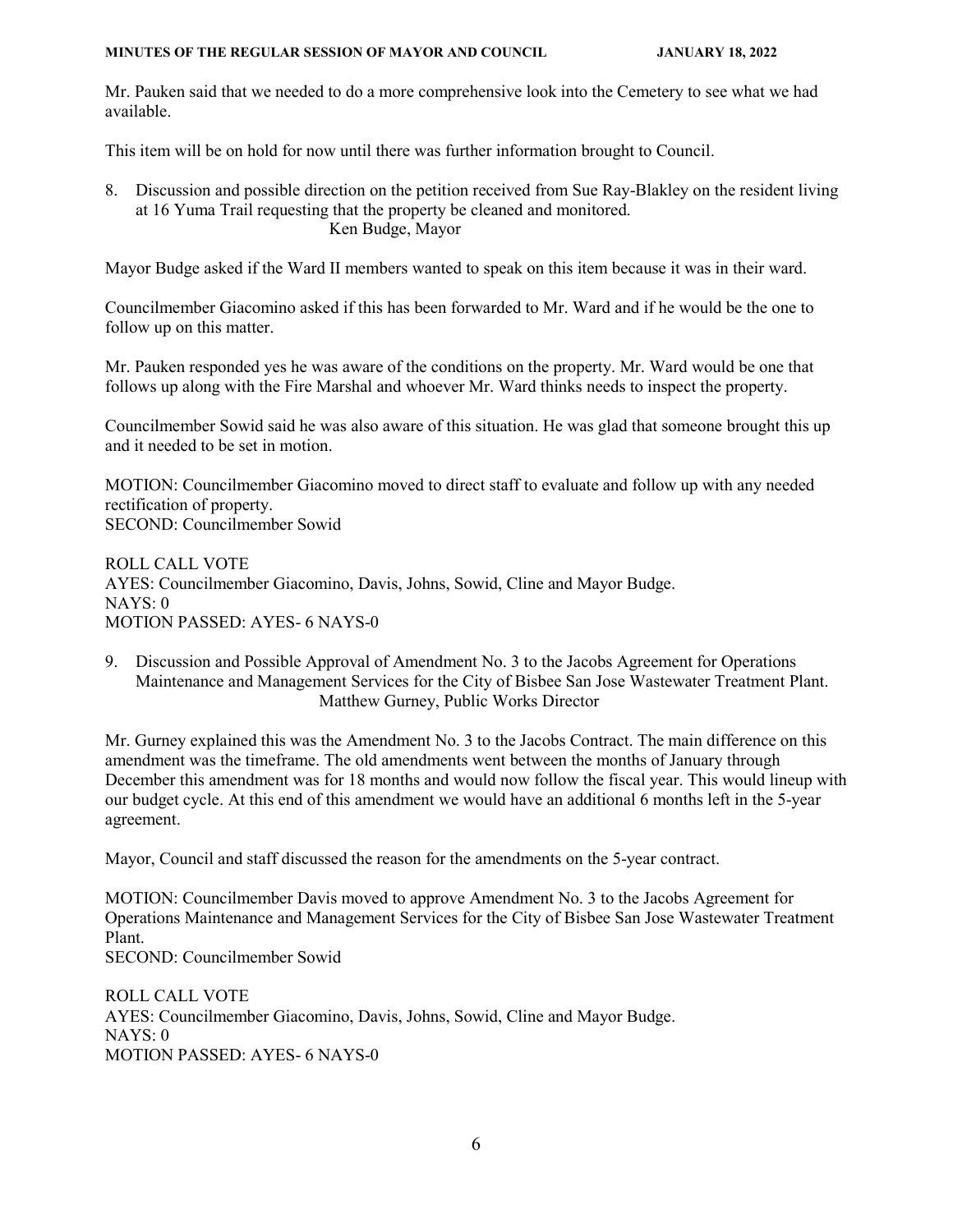10. Discussion and Possible Approval of a Contract for Architectural Services with Albert N. Hopper for City Hall.

Stephen Pauken, City Manager

Mr. Pauken explained at the Special Session that was held a week ago, Council collectively decided to select Albert Hopper as the architect and construction manager for City Hall. This was a standard AIA form contract that most architects use for consulting services. This was no different.

Council asked for clarification on various items within the contract and what the layout of the building may be.

MOTION: Mayor Budge moved to approve a contract for architectural services with Albert N. Hopper for City Hall. SECOND: Councilmember Sowid

ROLL CALL VOTE AYES: Councilmember Giacomino, Davis, Johns, Sowid, Cline and Mayor Budge. NAYS: 0 MOTION PASSED: AYES- 6 NAYS-0

11. Discussion and Possible Approval of the resignation of Councilmember Louis Pawlik and discussion and recommendations for scheduling to fill this vacancy. Ken Budge, Mayor

Mayor Budge said he had been looking forward on the calendar and liked the way the vacancy was held the last time. He hoped that February  $10<sup>th</sup>$  was available. All letters on interest would be due February  $7<sup>th</sup>$  by noon.

MOTION: Councilmember Cline moved to accept the resignation from Louis Pawlik and to set a date of February  $10<sup>th</sup>$  at 6pm to interview applicants to fill this vacancy. SECOND: Councilmember Johns

ROLL CALL VOTE AYES: Councilmember Giacomino, Davis, Johns, Sowid, Cline and Mayor Budge. NAYS: 0 MOTION PASSED: AYES- 6 NAYS-0

12. City Manager's Report:

- Other Current events (No Discussion)
	- o Mr. Pauken gave a status on the Hillcrest property auction. Bids are due on February 1<sup>st</sup>.
	- o Mr. Pauken informed the Council that he would be attending the AMCA conference Wednesday through Friday next week.
	- o Mr. Pauken thanked Mr. Pawlik for his service on the Council.
	- $\circ$  Mr. Pauken wished his wife a happy 48<sup>th</sup> wedding anniversary.

COUNCIL COMMENTS OR FUTURE AGENDA ITEM SUGGESTIONS: (Council members may suggest topics for future meeting agendas, but Council will not here discuss, deliberate or take any action on these topics.):

> • Councilmember Giacomino commented on Charlene "Snoody" Borowiec and her passing.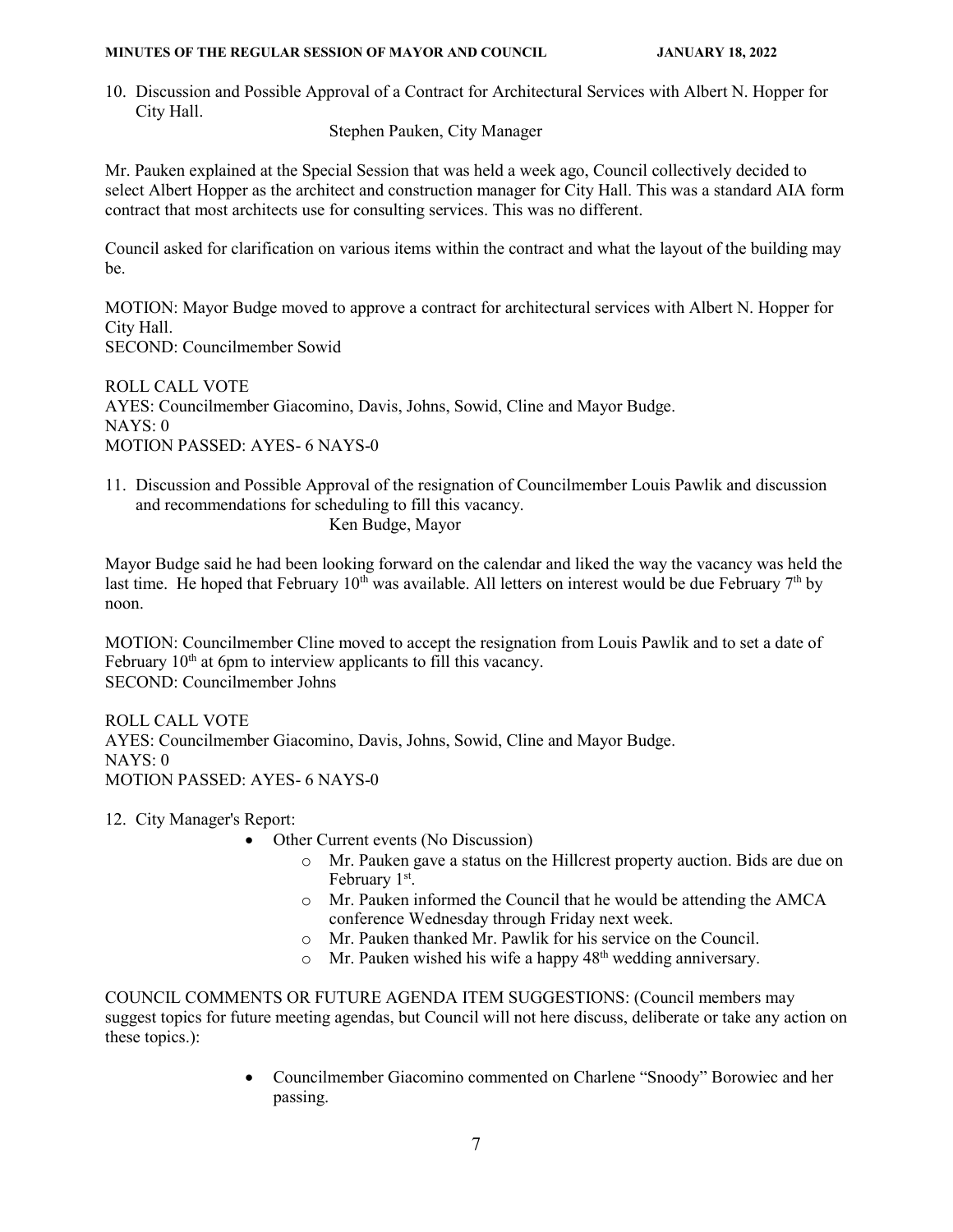#### ADJOURNMENT:

MOTION: Councilmember Davis moved to adjourn the meeting. SECOND: Councilmember Johns MOTION PASSED: UNANIMOUSLY ADJOURNMENT: 9:33 PM

 $\overline{\phantom{a}}$  , and the contract of the contract of the contract of the contract of the contract of the contract of the contract of the contract of the contract of the contract of the contract of the contract of the contrac

Ken Budge, Mayor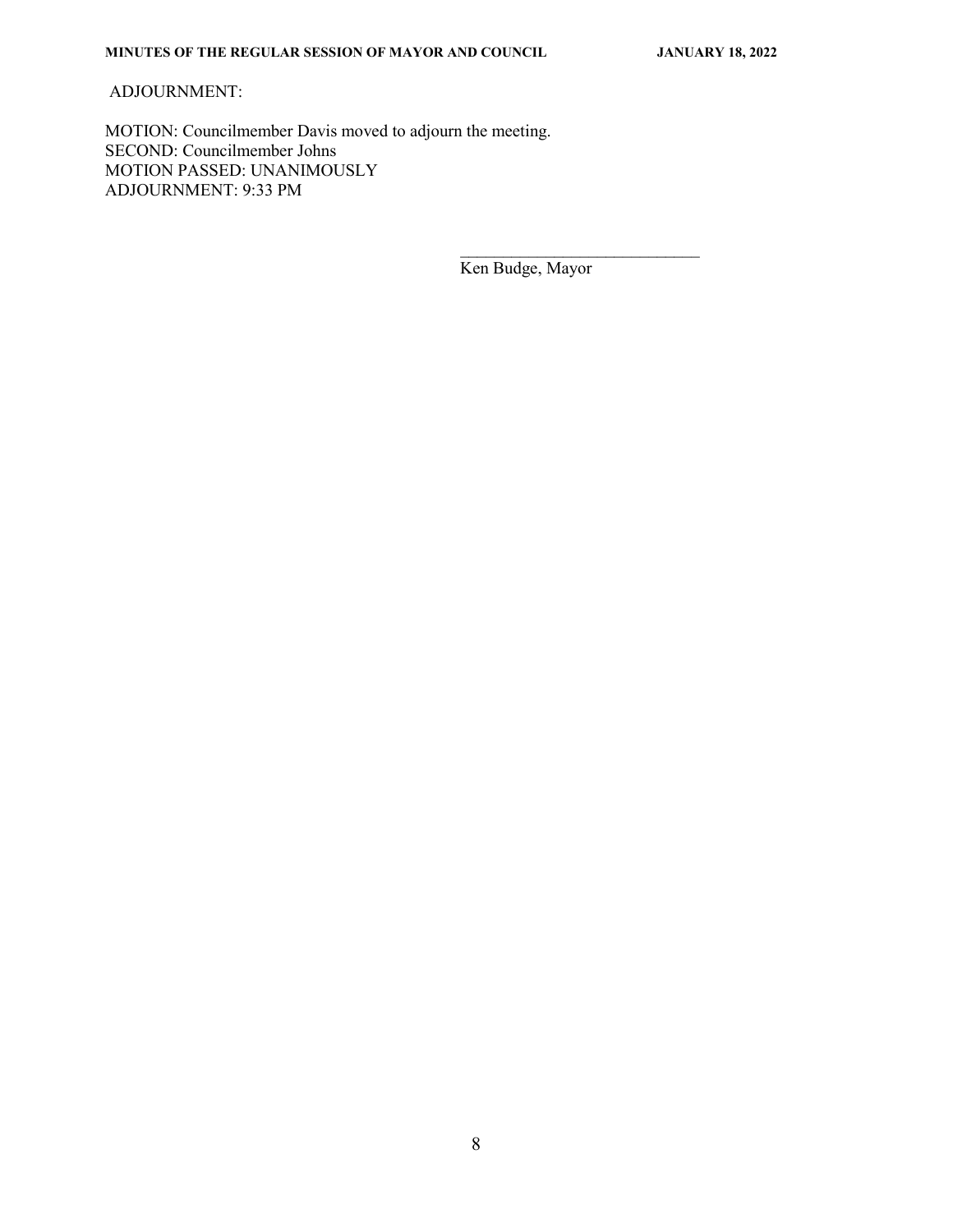EXHIBIT A **To Document** 



### Fiscal Year 2021 **Audit Presentation**



HintonBurdick com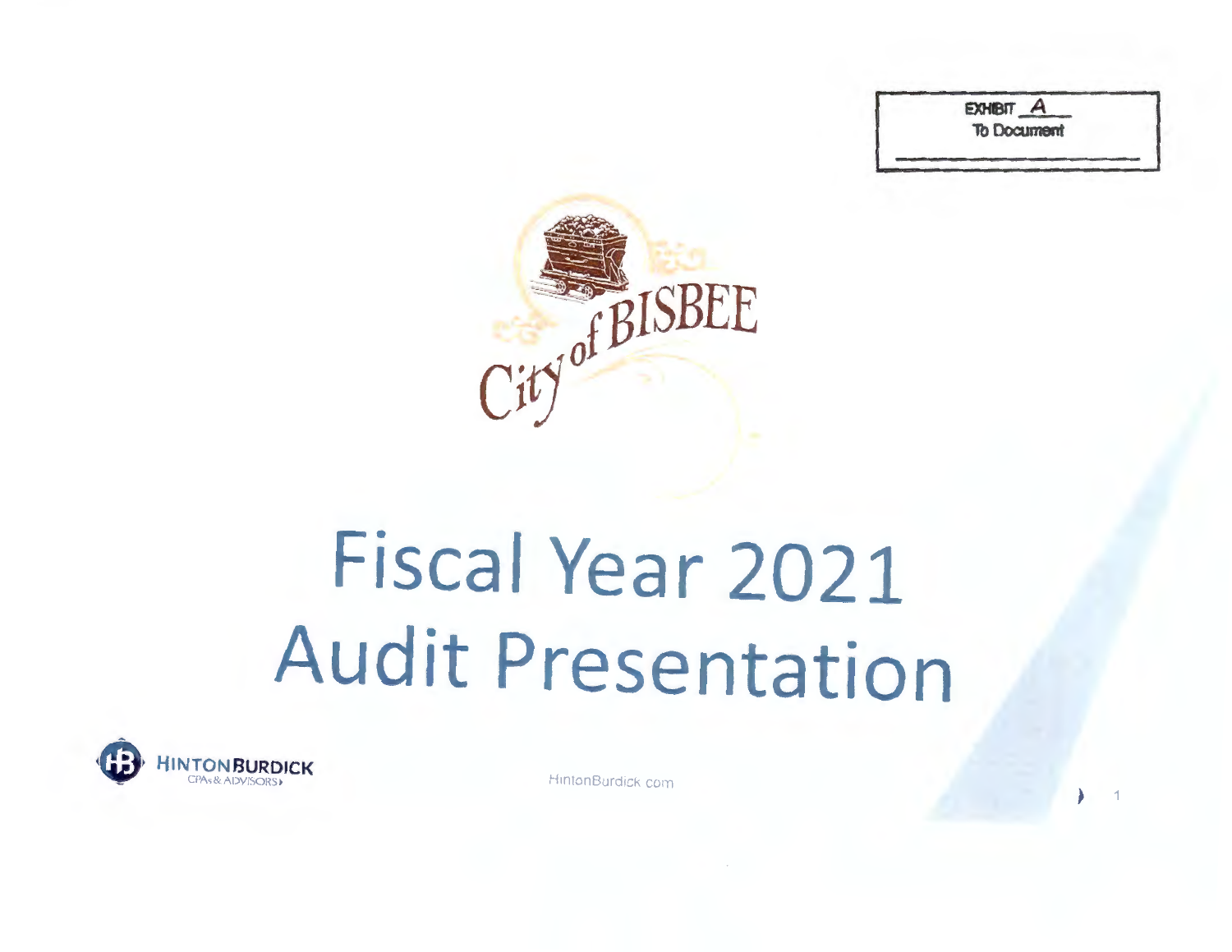## **Audit Reports**

### • **Independent Auditors Report**

- Unmodified or "clean opinion".
- **Report on Compliance and on Internal Control over Financial Reporting** 
	- No material weaknesses noted.
	- No significant deficiencies noted.
	- Compliance
		- Grant Management reporting requirements.

### • **State Compliance Report**

• No findings noted.

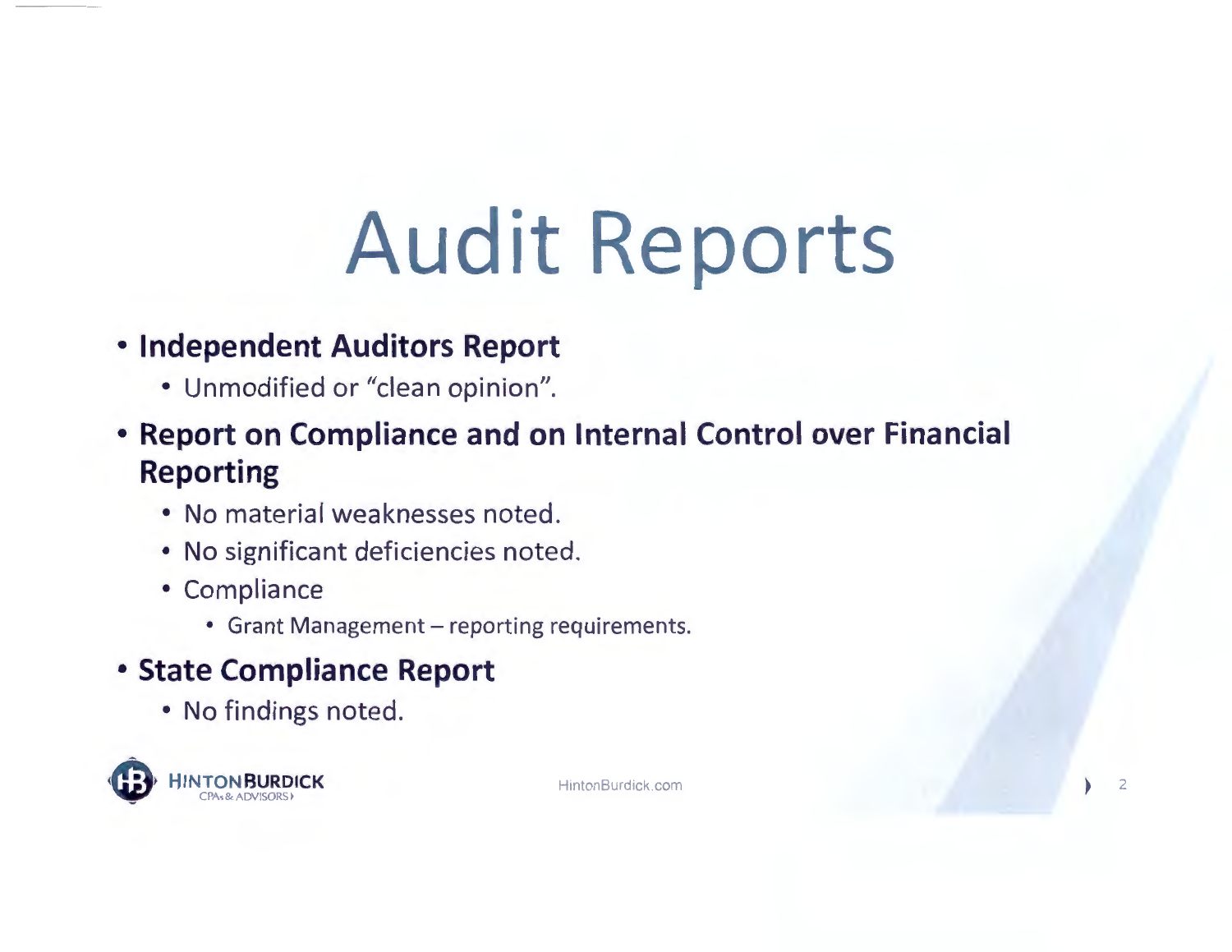### **Government-Wide Financial Highlights**

- Total net position (equity) was \$1,657,587.
- Over time, increases or decreases in net position are indicators of whether the financial health of the City is improving or deteriorating.
- The City's net position decreased by \$1,105,232 for the year ending June 30, 2021.

**INTON BURDICK HINTON HuntonBurdick com** CPA<sub>5</sub>& ADVISORS **•** 

 $\overline{3}$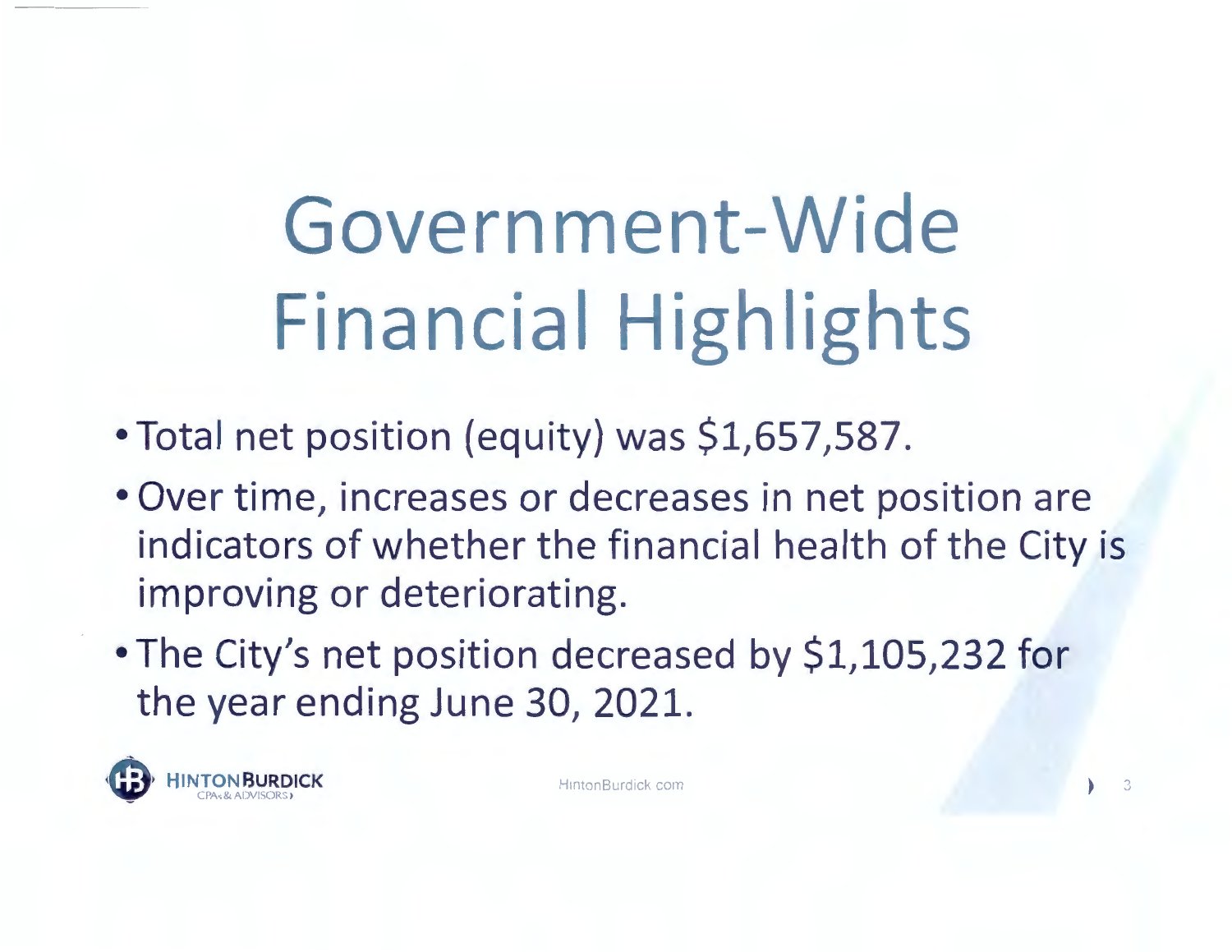

• **The General Fund continues to report a healthy fund balance.** 

#### • **In 2021 fund balance decreased \$116,637.**

• **\$2,100,000 of the City's fund balance has been committed for the construction of City Hall.** 

(Keep in mind that fund balance represents equity based on a current measurement focus, i.e., capital assets and long-term debt are not considered)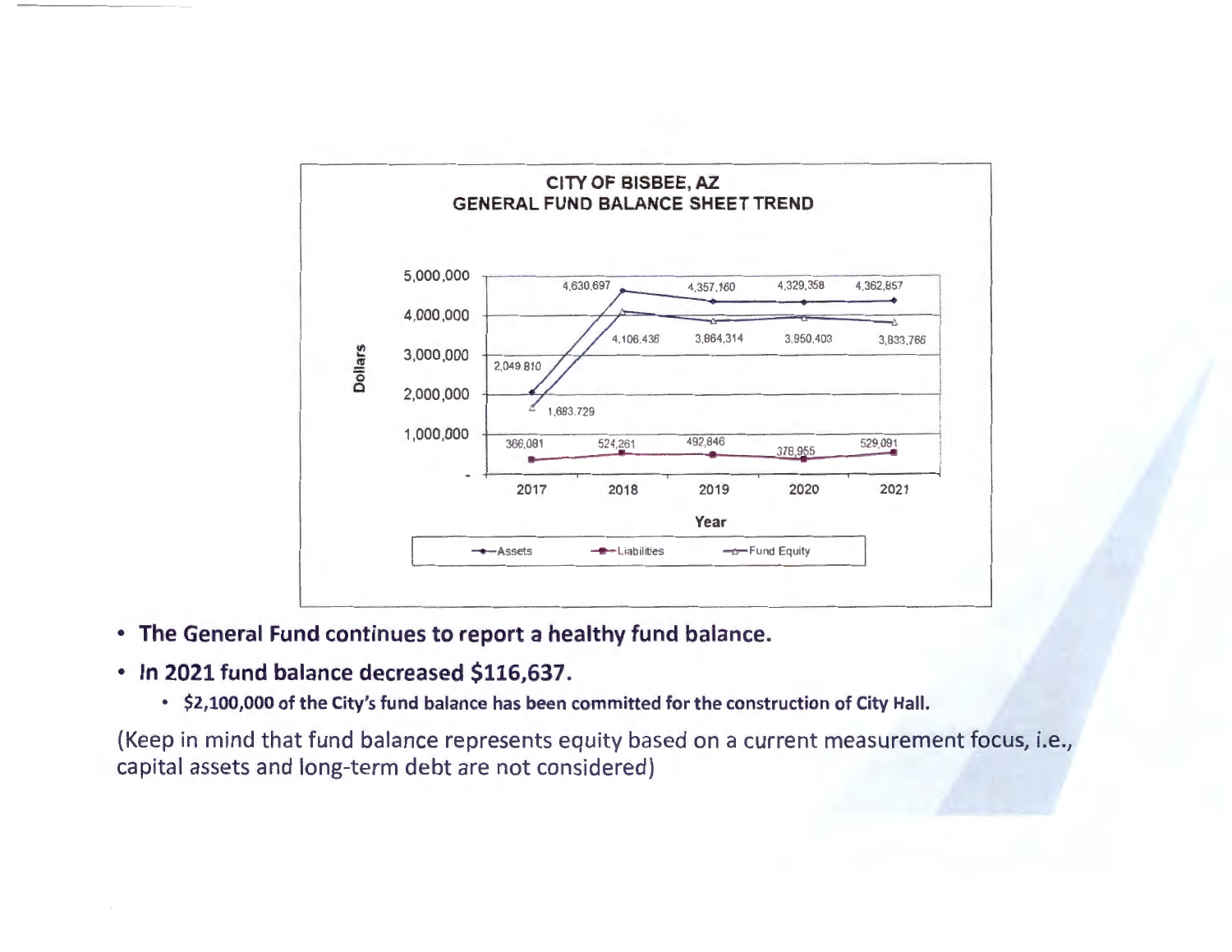

• The large increase in cash in 2018 was due to insurance proceeds.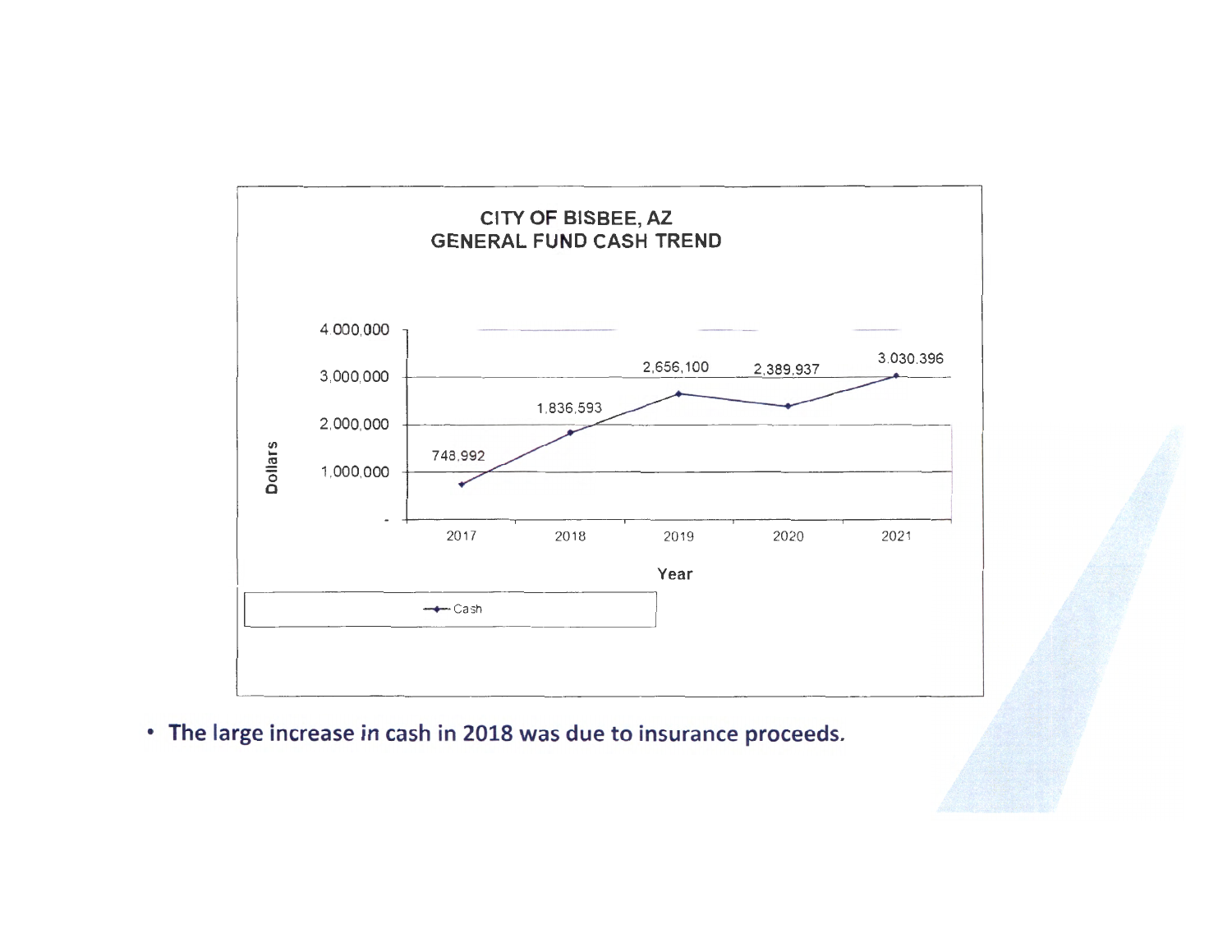

- General Fund revenues and expenditures are normally expected to break even over time.
- Cumulatively, over the past five years, expenditures have exceeded revenues by approximately \$579,000 (excluding insurance proceeds).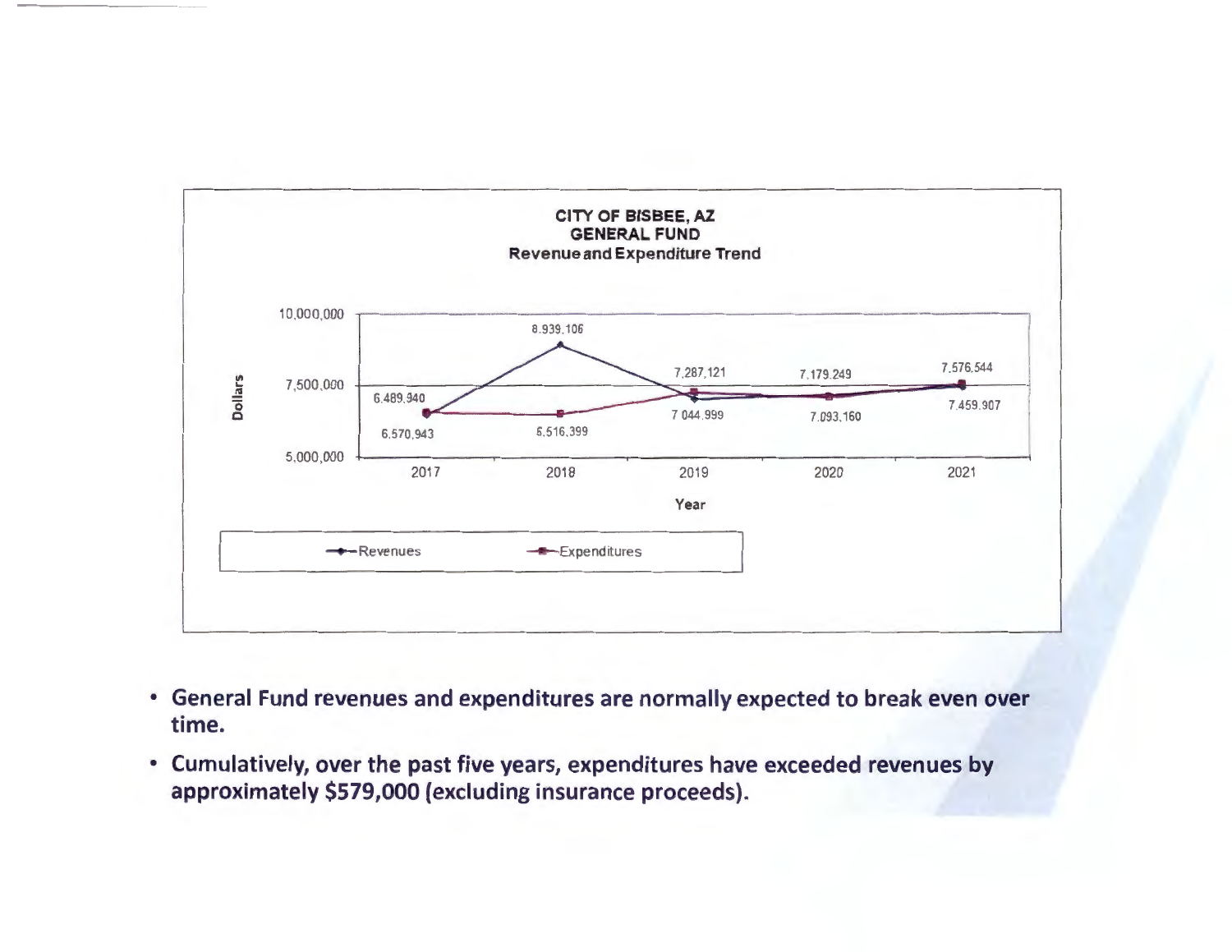# Enterprise Funds

- . Enterprise Funds are reported on the full accrual basis of accounting.
	- . This is to provide for depreciation and future capital requirements.
	- · Enterprise Funds should report revenues in excess of expenditures.



HintonBurdick com

 $\overline{I}$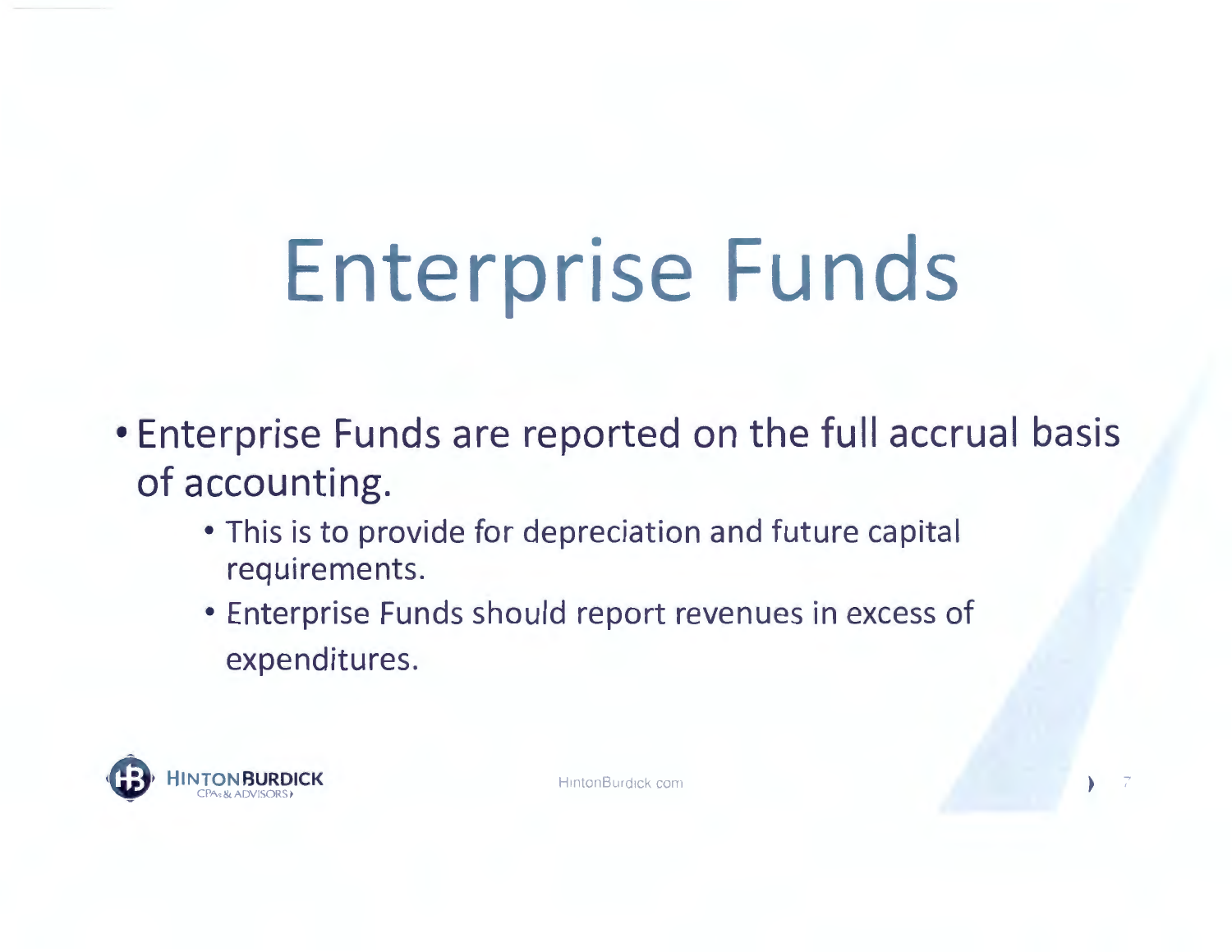

• **Cumulatively, over the past five years, expenses have exceeded revenues by \$2,710,915.**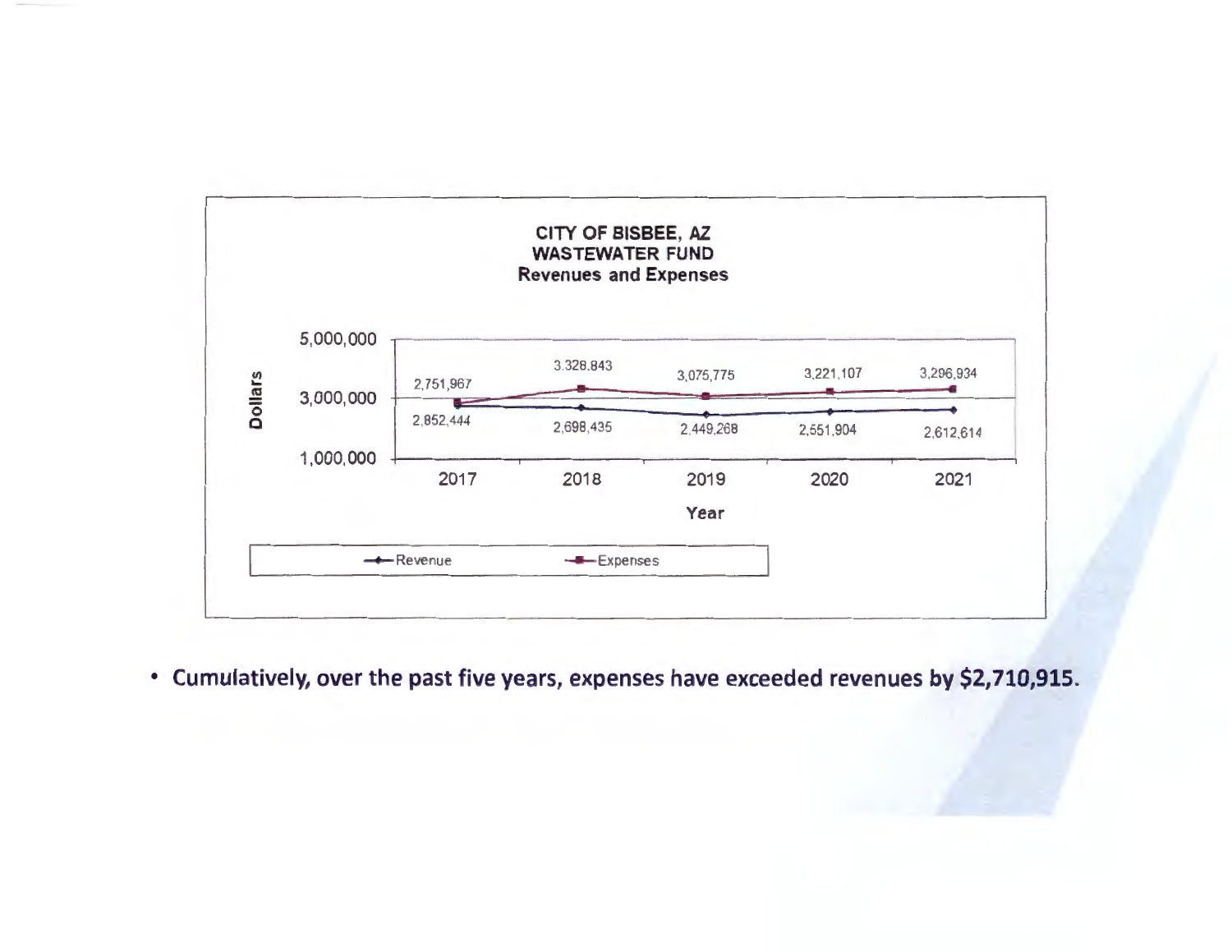

- . The Wastewater Fund has reported relatively stable cash balances for four out the past five years.
- The large decrease in cash reported in 2018 is a result of retiring outstanding debt (approximately \$2,500,000).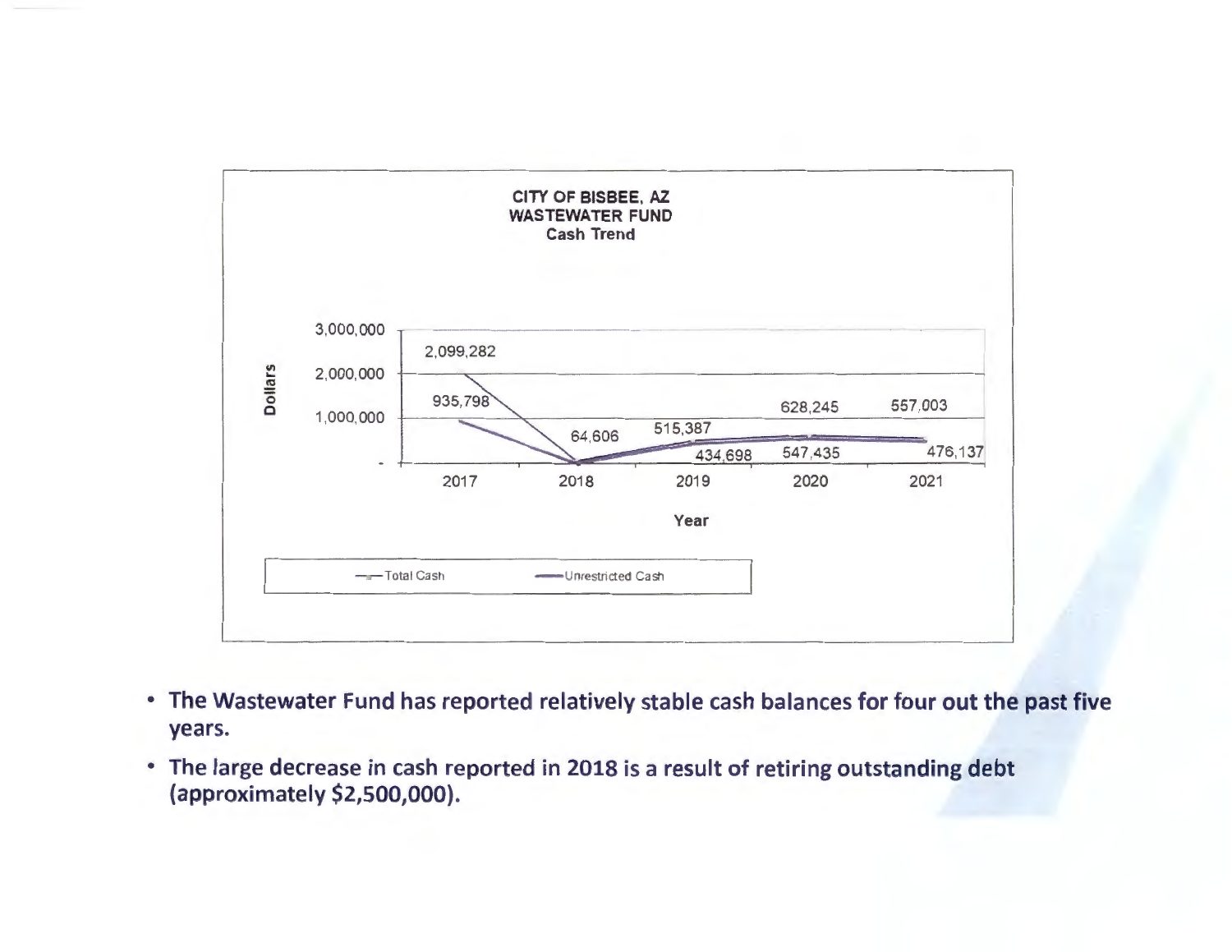

- Cumulatively, over the past five years, revenues have exceeded expenses by \$466,730.
- · In fiscal year 2021, revenues exceeded expenses by \$288,980.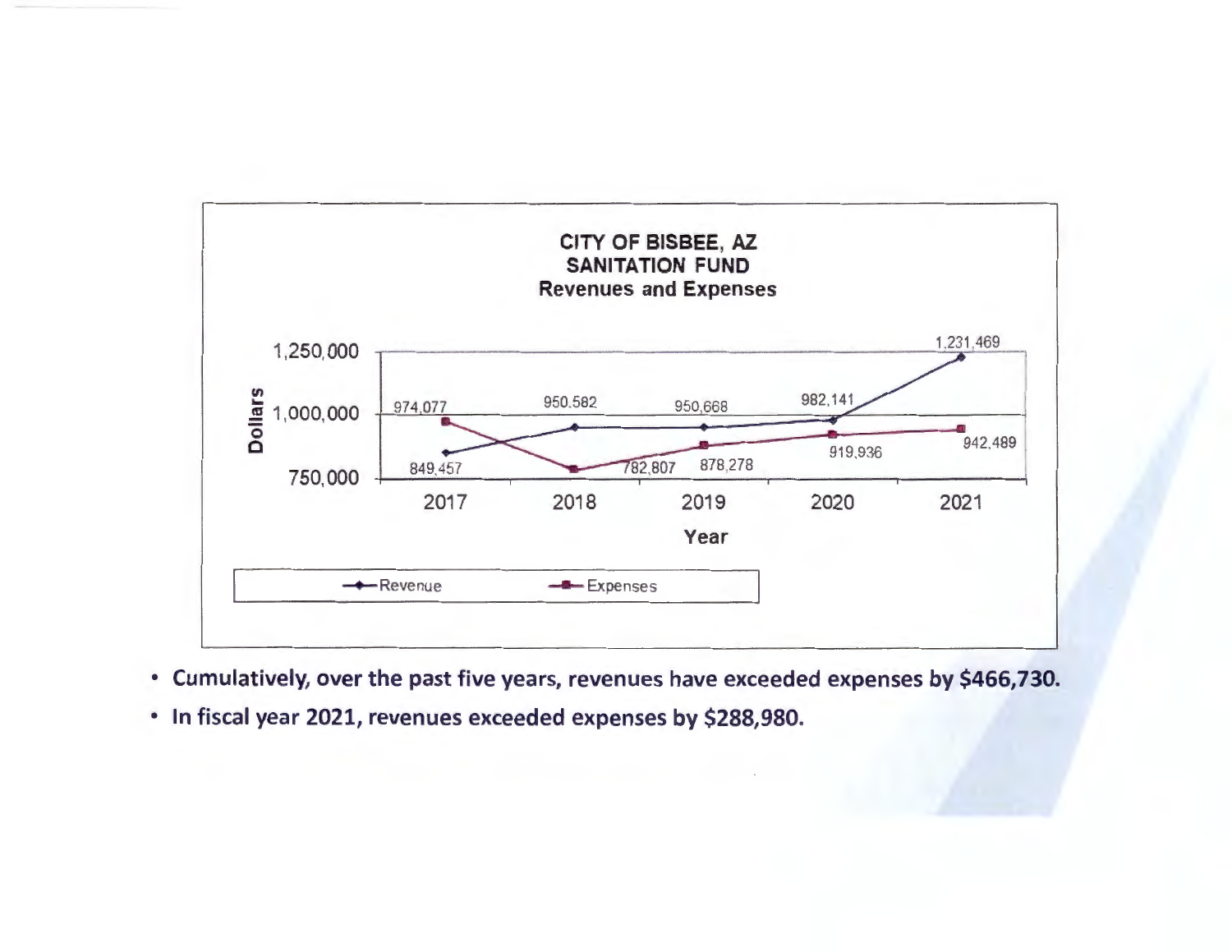

- The Sanitation Fund has not reported any cash balances for three of the past five years.
- See the Cash Flow Statement on page 27 of the financial statements for more detail.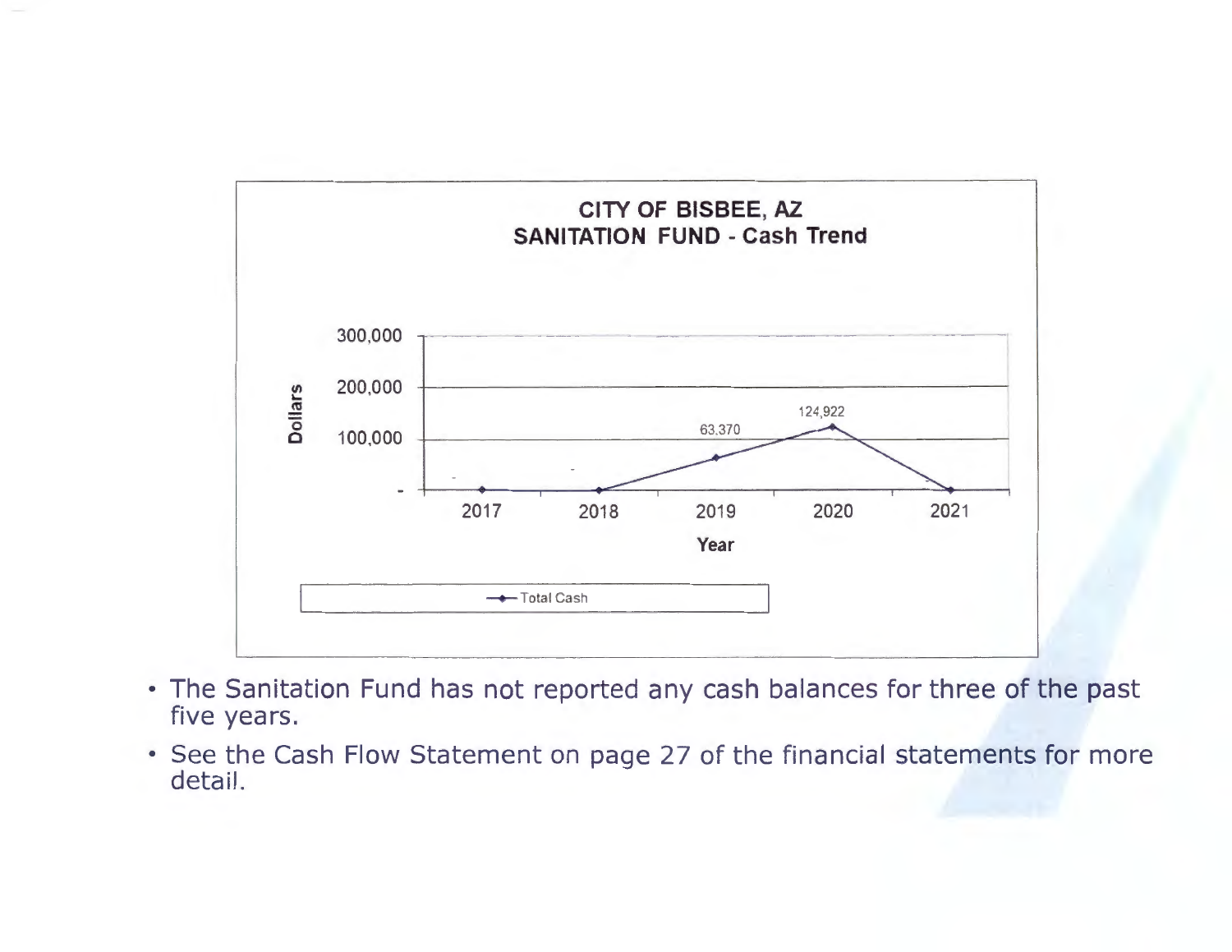

• Cumulatively, over the past five years, revenues have exceeded expenses by \$350,027.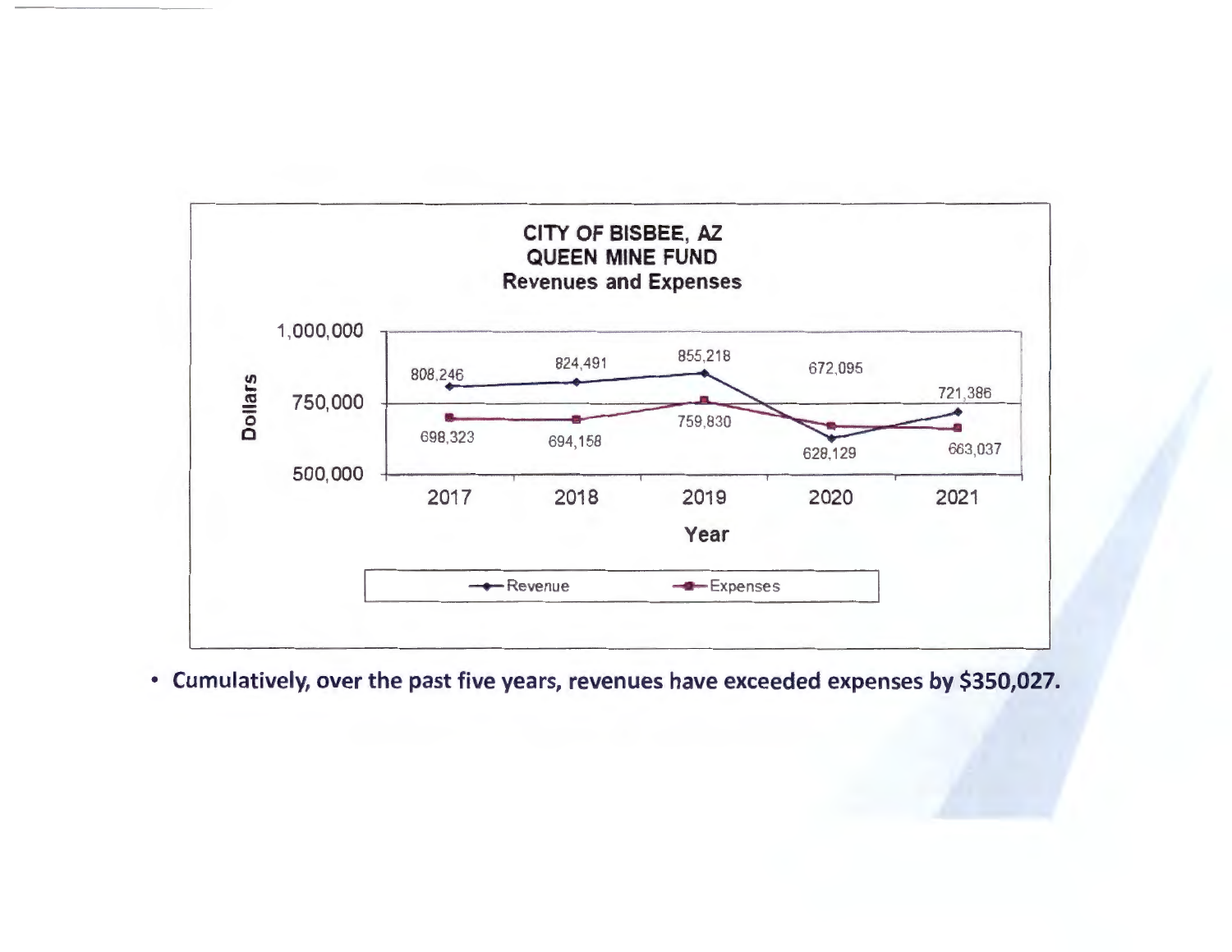

• The cash balance in the Queen Mine fund has increased \$157,829 over the past five years.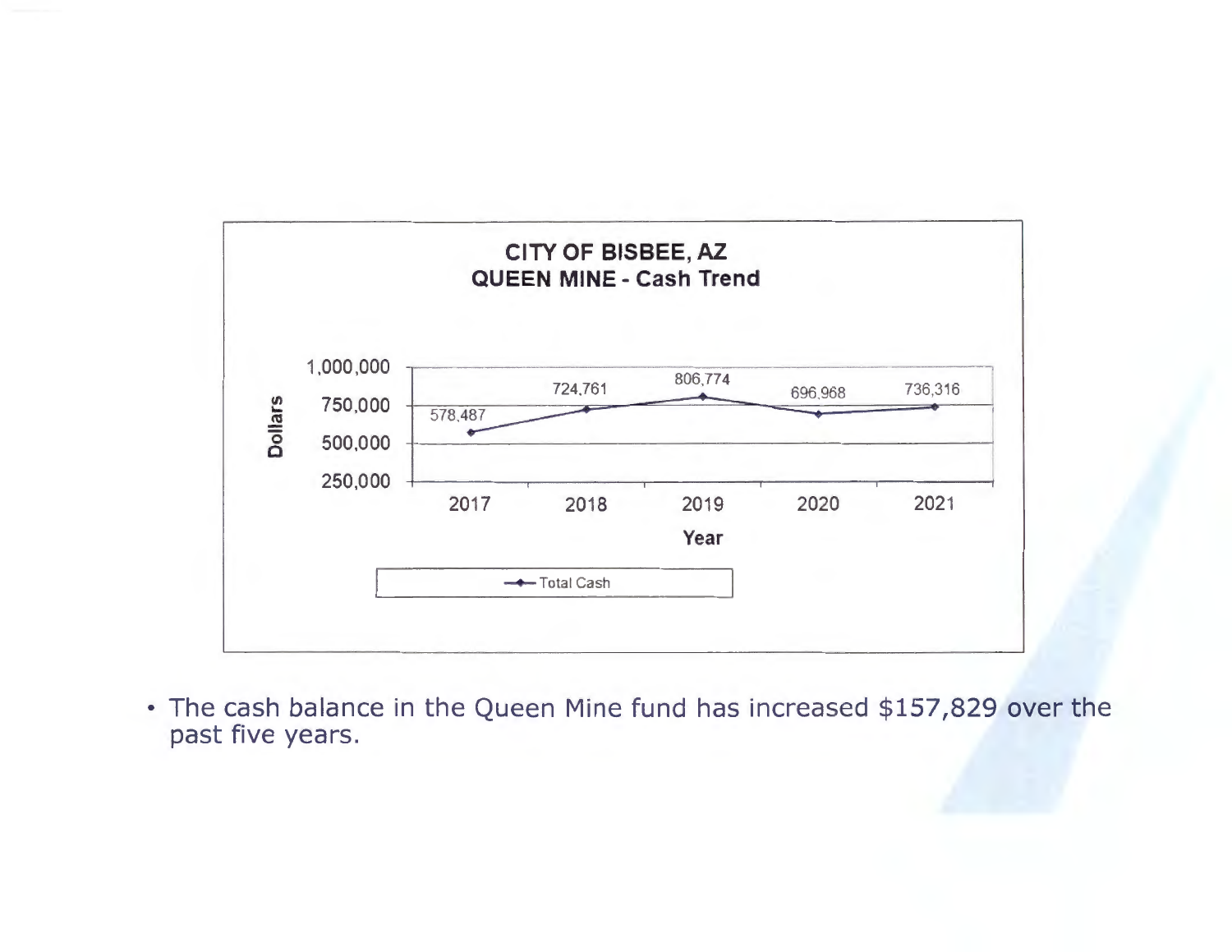# **Thank You!**

- Thank you for the opportunity to work with the City.
- •Thanks to all City employees that assisted with the audit.